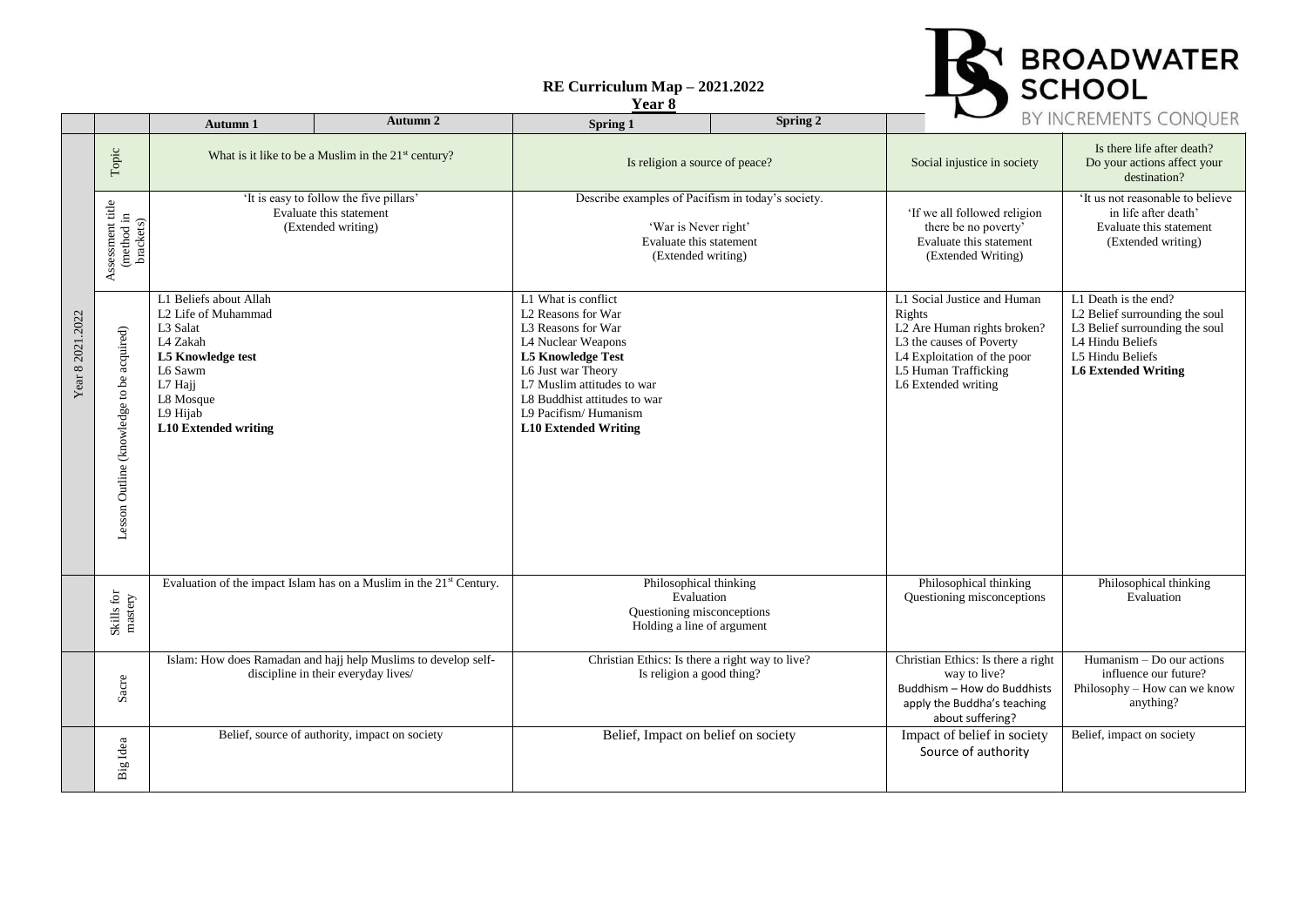

|                  |                                                                                          | Autumn 1                                                                                                                                                                                                                                                                    | Autumn 2 | Spring 1                                                                                                                                                                                                                                                                                                                                          | Spring 2 |                                                                                                                               | BY INCREMENTS CONQ                                                                                                                                                           |
|------------------|------------------------------------------------------------------------------------------|-----------------------------------------------------------------------------------------------------------------------------------------------------------------------------------------------------------------------------------------------------------------------------|----------|---------------------------------------------------------------------------------------------------------------------------------------------------------------------------------------------------------------------------------------------------------------------------------------------------------------------------------------------------|----------|-------------------------------------------------------------------------------------------------------------------------------|------------------------------------------------------------------------------------------------------------------------------------------------------------------------------|
|                  | Topic                                                                                    | What is RE? Belief in God.                                                                                                                                                                                                                                                  |          | How did the universe come into existence?                                                                                                                                                                                                                                                                                                         |          | What is Worship?                                                                                                              | How do Hindu's express their<br>beliefs in society?                                                                                                                          |
|                  | $\begin{array}{l} \mbox{title (method} \\ \mbox{in brackets)} \end{array}$<br>Assessment | Explain two religious' beliefs about God's nature.<br>(Extended Writing)                                                                                                                                                                                                    |          | Explain an interpretation of the Christian/ Judaism creation<br>story.<br>(Presentation)                                                                                                                                                                                                                                                          |          | Religious expression is<br>important'<br>Evaluate this statement<br>(Extended Writing)                                        | 'Religion promotes equality'<br>Evaluate this statement<br>(Extended writing)                                                                                                |
| Year 7 2021.2022 | Lesson Outline (knowledge to be acquired)                                                | L1 Introduction to RE<br>L2 How do we prove things exist?<br>L3 Nature of God<br>L4 Trinity<br><b>L5 Knowledge Test</b><br>L6 Sikh beliefs about God<br>L7 The 5K's<br>L8 How do Sikhs Worship?<br>L9 Why do some people not believe in God?<br><b>L10</b> Extended writing |          | L1 Introduction to the universe<br>L2 Native creation Story<br>L3 Scientific theories: Big bang/Evolution<br>L4 Christian/ Judaism creation Story<br>L5 Interpretations of Christian creation story?<br>L6 Teleological argument<br>L7 Cosmological argument<br>L8 Religion vs Science<br>L9 Research for presentation<br><b>L10 Presentation</b> |          | L1 What is Worship?<br>L2 Buddhist Worship<br>L3 Sikh Worship<br>L4 Hindu Worship<br>L5 Jewish Worship<br>L6 Extended writing | L1 Brahman<br>L <sub>2</sub> Beliefs about the universe<br>L3 Four stages in life and duties<br>L4 Caste System changing view<br>L5 Ghandi and Ahimsa<br>L6 Extended writing |
|                  | Skills for<br>mastery                                                                    | Understanding others perspectives.                                                                                                                                                                                                                                          |          | Philosophical thinking<br>Understanding others perspectives.                                                                                                                                                                                                                                                                                      |          | Expression of religion<br>Understanding others<br>perspectives.                                                               | Understanding others<br>perspectives.                                                                                                                                        |
|                  | Sacre                                                                                    | What does it mean to be Christian?                                                                                                                                                                                                                                          |          | How is the bible relevant for Christians?                                                                                                                                                                                                                                                                                                         |          | What does it mean to be<br>Christian?<br>How important are the<br>home and tradition for<br>Jews?                             | Do our actions influence our<br>future?                                                                                                                                      |
|                  | Big Idea                                                                                 | Belief, Source of Authority, Practice                                                                                                                                                                                                                                       |          | Belief, Source of Authority, impact on society                                                                                                                                                                                                                                                                                                    |          | Belief, Source of<br>Authority, Practice                                                                                      | Belief, Source of Authority,<br>impact on society                                                                                                                            |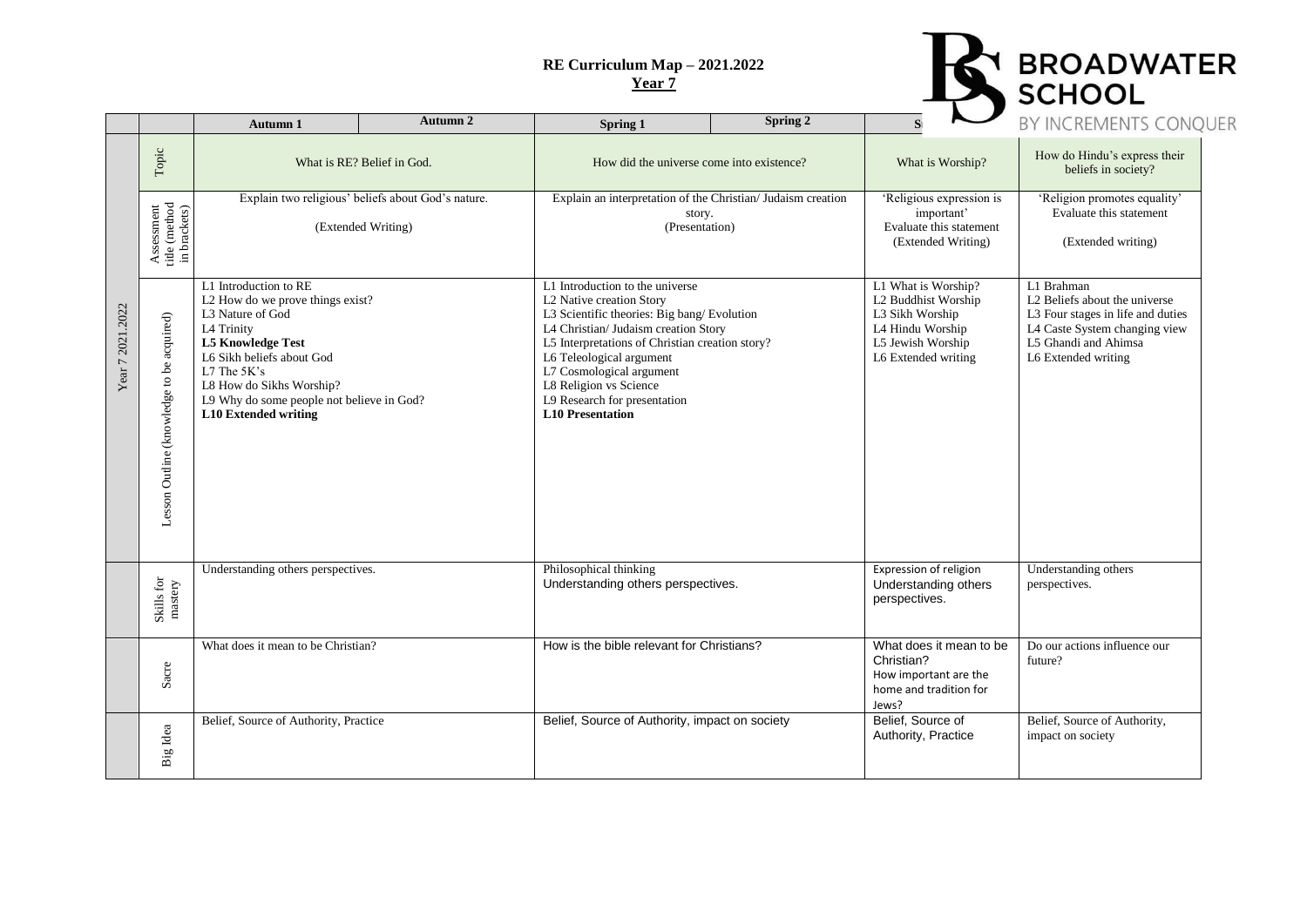

|                  |                                                                                                   | Autumn 1                                                                                                                                                                                                     |  | Spring 1                                                                                                                                                                                                                                                                                                                                                                                                  | Spring 2                                      |                                                                                                                                                                                | BY INCREMENTS CONQUER                                                                                                                                     |
|------------------|---------------------------------------------------------------------------------------------------|--------------------------------------------------------------------------------------------------------------------------------------------------------------------------------------------------------------|--|-----------------------------------------------------------------------------------------------------------------------------------------------------------------------------------------------------------------------------------------------------------------------------------------------------------------------------------------------------------------------------------------------------------|-----------------------------------------------|--------------------------------------------------------------------------------------------------------------------------------------------------------------------------------|-----------------------------------------------------------------------------------------------------------------------------------------------------------|
|                  | $\operatorname{\mathsf{Topic}}$                                                                   | <b>Special Journeys</b>                                                                                                                                                                                      |  | Where was God in Auschwitz?                                                                                                                                                                                                                                                                                                                                                                               |                                               | Social injustice in society                                                                                                                                                    | Is there life after death?<br>Do your actions affect your<br>destination?                                                                                 |
| Year 9 2021.2022 | Assessment title<br>(method in<br>brackets)                                                       | 'Pilgrimage is not relevant in the 21 <sup>st</sup> century'<br>Evaluate this statement<br>(Extended writing)                                                                                                |  | 'Holocaust disproves God's exsistence'<br>Evaluate this statement<br>(Extended writing)                                                                                                                                                                                                                                                                                                                   |                                               | 'If we all followed religion<br>there be no poverty'<br>Evaluate this statement<br>(Extended Writing)                                                                          | 'It us not reasonable to believe<br>in life after death'<br>Evaluate this statement<br>(Extended writing)                                                 |
|                  | Lesson Outline (knowledge to be acquired)                                                         | L1 Special Journeys<br>L2 Christian special Journeys<br>L3 Hajj<br>L4 The duties of Hajj<br>L5 Varanasi<br>L6 Golden Temple<br>L7 Knowledge Test<br>L8 Evaluation of Pilgrimage<br>L9 Assessment<br>L10 Dirt |  | L1 The problem of Evil and Suffering<br>L2 Why is suffering a problem?<br>L3 Why is suffering a problem?<br>L4 Jewish Life - Why are Mitzvot important to the jews?<br>L5 Jewish Life - Why are Mitzvot important to the jews?<br><b>L6 History of Persecution</b><br><b>L7 History of Persecution</b><br>L8 Where was God at Auschwitz?<br>L9 Where was God at Auschwitz?<br><b>L10 Extended Writing</b> |                                               | L1 Social Justice and Human<br>Rights<br>L2 Are Human rights broken?<br>L3 the causes of Poverty<br>L4 Exploitation of the poor<br>L5 Human Trafficking<br>L6 Extended writing | L1 Death is the end?<br>L2 Belief surrounding the soul<br>L3 Christian Beliefs<br>L4 Islamic Beliefs<br>L5 Humanist Beliefs<br><b>L6 Extended Writing</b> |
|                  | $\begin{array}{c} \mbox{S}{\bf k}{\bf i}{\bf l}\mbox{s}\; {\bf for}\\ \mbox{mastery} \end{array}$ | Evaluation of the impact Pilgrimage on religious believers and what<br>makes a journey special.                                                                                                              |  | Philosophical thinking<br>Evaluation<br>Questioning misconceptions<br>Holding a line of argument                                                                                                                                                                                                                                                                                                          |                                               | Philosophical thinking<br>Questioning misconceptions                                                                                                                           | Philosophical thinking<br>Evaluation                                                                                                                      |
|                  | Sacre                                                                                             | Islam: How does Ramadan and hajj help Muslims to develop self-<br>discipline in their everyday lives/                                                                                                        |  |                                                                                                                                                                                                                                                                                                                                                                                                           |                                               | Christian Ethics: Is there a right<br>way to live?<br>Buddhism - How do Buddhists<br>apply the Buddha's teaching<br>about suffering?                                           | Humanism - Do our actions<br>influence our future?<br>Philosophy - How can we know<br>anything?                                                           |
|                  | Big Idea                                                                                          | Belief, source of authority, impact on society                                                                                                                                                               |  |                                                                                                                                                                                                                                                                                                                                                                                                           | Belief, source of authority/wisdom, Practices | Impact of belief in society<br>Source of authority                                                                                                                             | Belief, impact on society                                                                                                                                 |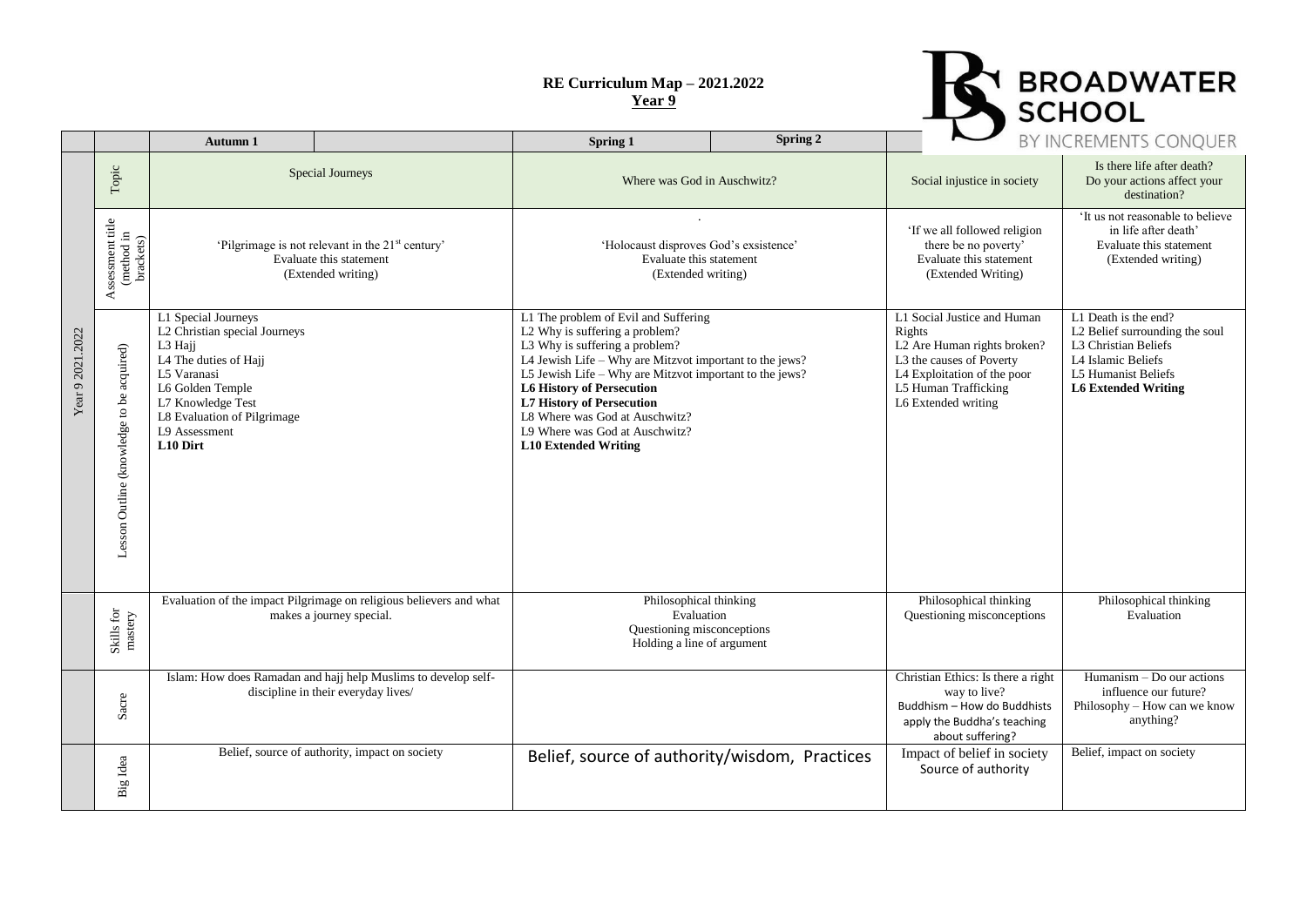

|                   |                                           | <b>Autumn 1</b>                                                                                                                             | Autumn 2                                                                                          | <b>Spring 1</b>                                                                                                                      | Spring 2                                                                                          | $\tilde{\phantom{a}}$                                                                      | BY INCREMENTS CONQUER                                                                                                |
|-------------------|-------------------------------------------|---------------------------------------------------------------------------------------------------------------------------------------------|---------------------------------------------------------------------------------------------------|--------------------------------------------------------------------------------------------------------------------------------------|---------------------------------------------------------------------------------------------------|--------------------------------------------------------------------------------------------|----------------------------------------------------------------------------------------------------------------------|
|                   | $\operatorname{\mathsf{Topic}}$           | Suffering and Death in the<br>World                                                                                                         | <b>Introduction to Sikhim</b>                                                                     | Humanism – How can God be<br>Known                                                                                                   | Hinduism                                                                                          | <b>Social Ethics</b>                                                                       | <b>Philosophical Discussion</b>                                                                                      |
|                   |                                           | L1 What is Suffering?                                                                                                                       | L1 Waheguru                                                                                       | L1 intro to Humanism                                                                                                                 | L1 What is polytheism?                                                                            | L1 What is morality?                                                                       | L1 What is philosophy?                                                                                               |
| Year 10 2021.2022 | Lesson Outline (knowledge to be acquired) | L2 Christian and Muslim<br><b>Responses to Suffering</b><br>L3 Buddhist Responses to<br>Suffering<br>L4 Religious responses to<br>suffering | L2 Guru Granth Sahib<br>L35K's<br>L4 Sewa                                                         | L <sub>2</sub> Ethics<br>L3 Freedom & Responsibility<br>L4 Meaning and Happiness                                                     | L <sub>2</sub> Belief in the universe<br>L3 Hindu teachings of equality<br>L4 Four duties in life | L <sub>2</sub> Absolute and Relative<br>morality<br>L3 utilitarianism<br>L4 Kantian ethics | L2 What Is knowledge?<br>L <sub>3</sub> How should we conduct<br>ourselves?<br>L4 How should we govern<br>ourselves? |
|                   | Skills for<br>mastery                     | Philosophical thinking<br>Questioning misconceptions                                                                                        | Philosophical thinking<br>Evaluation                                                              | Philosophical thinking<br>Questioning misconceptions                                                                                 | Philosophical thinking<br>Application of belief<br>Evaluation                                     | Philosophical thinking<br>Questioning misconceptions                                       | Philosophical thinking<br>Evaluation                                                                                 |
|                   | Sacre                                     | Christian Ethics: Is there a right<br>way to live?<br>Buddhism - How do Buddhists<br>apply the Buddha's teaching<br>about suffering?        | $Humanism - Do$ our actions<br>influence our future?<br>Philosophy - How can we know<br>anything? | Christian Ethics: Is there a right<br>way to live?<br>Buddhism - How do Buddhists<br>apply the Buddha's teaching<br>about suffering? |                                                                                                   | Philosophy - How can we<br>know anything?                                                  | Humanism – Do our actions<br>influence our future?<br>Philosophy - How can we know<br>anything?                      |
|                   | Big Idea                                  | Source of authority,<br>Practice                                                                                                            | Belief, impact on society                                                                         | Impact of belief in society<br>Source of authority                                                                                   | Belief, impact on society                                                                         | Impact of belief in society<br>Source of authority                                         | Belief, impact on society                                                                                            |